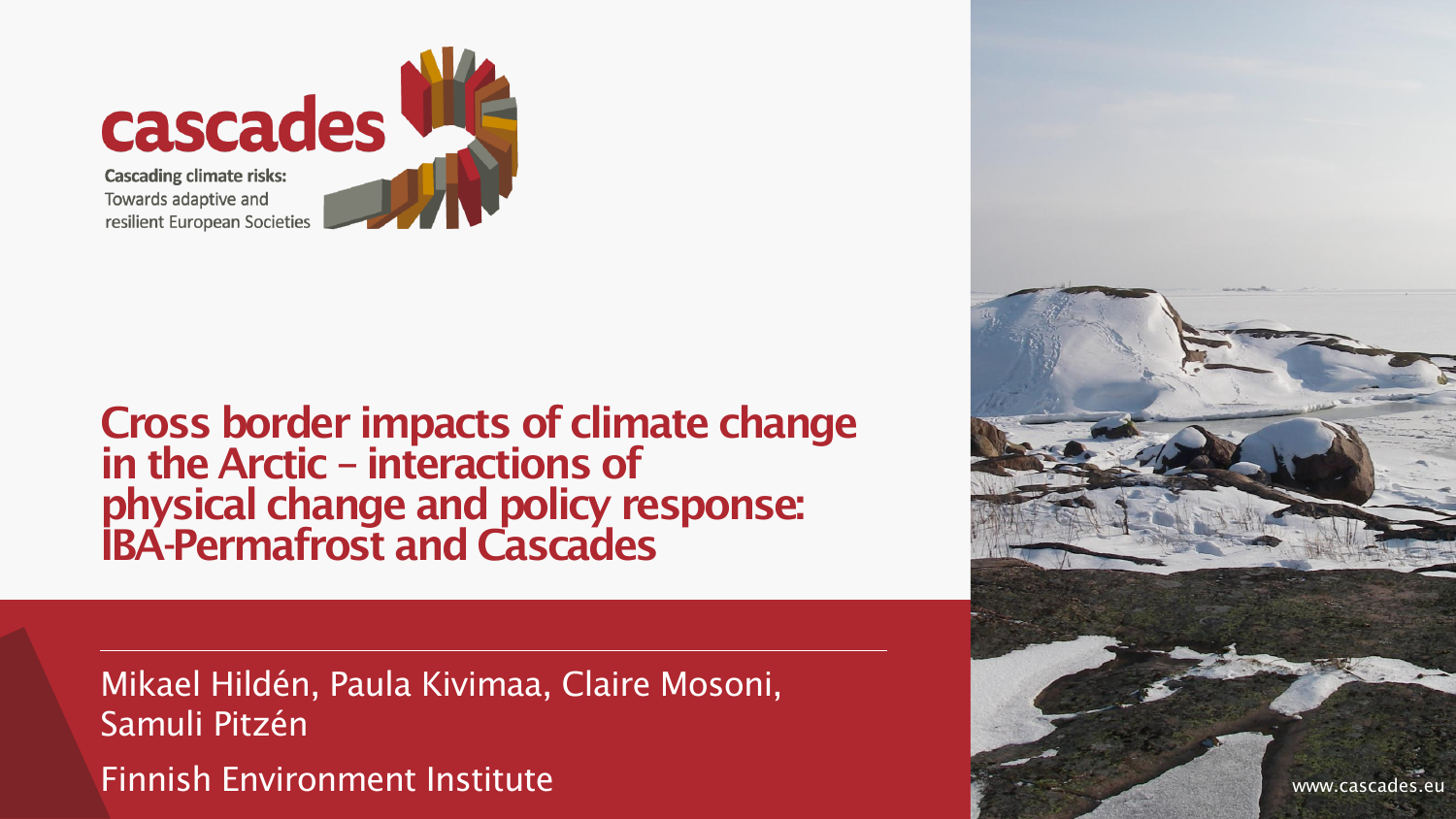## The primary impacts of climate change in the Arctic are fairly well documented although many details of the impact chains need to be explored to support responses [\(https://caff.is/climate-change\)](https://caff.is/climate-change)

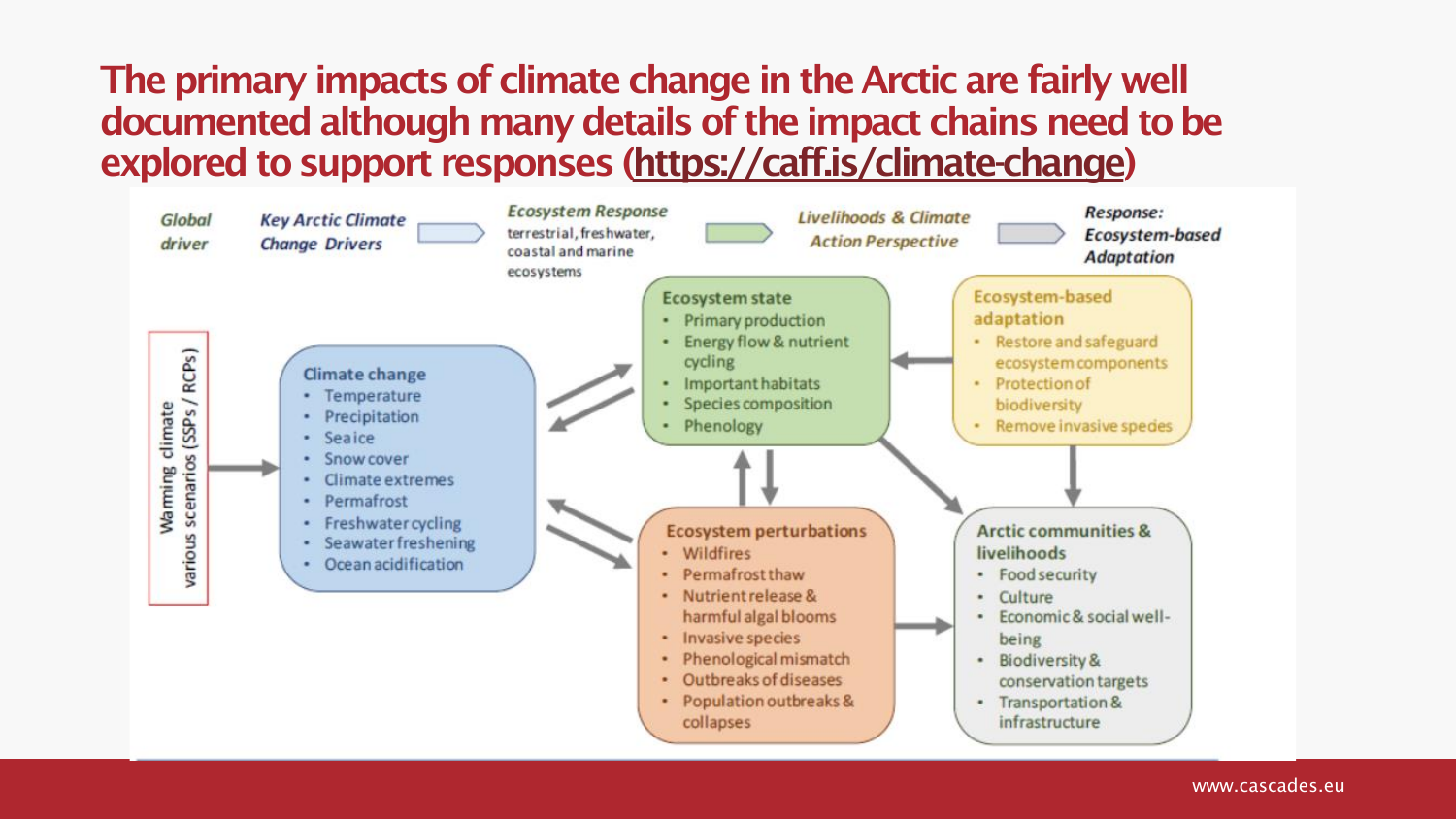Adaptation is often claimed to be local, but climate change impacts do not stay in one place

Carter et al. 2021 A conceptual framework for crossborder impacts of climate change. https://doi.org/10.1016/j.gloenvcha.2021.102307

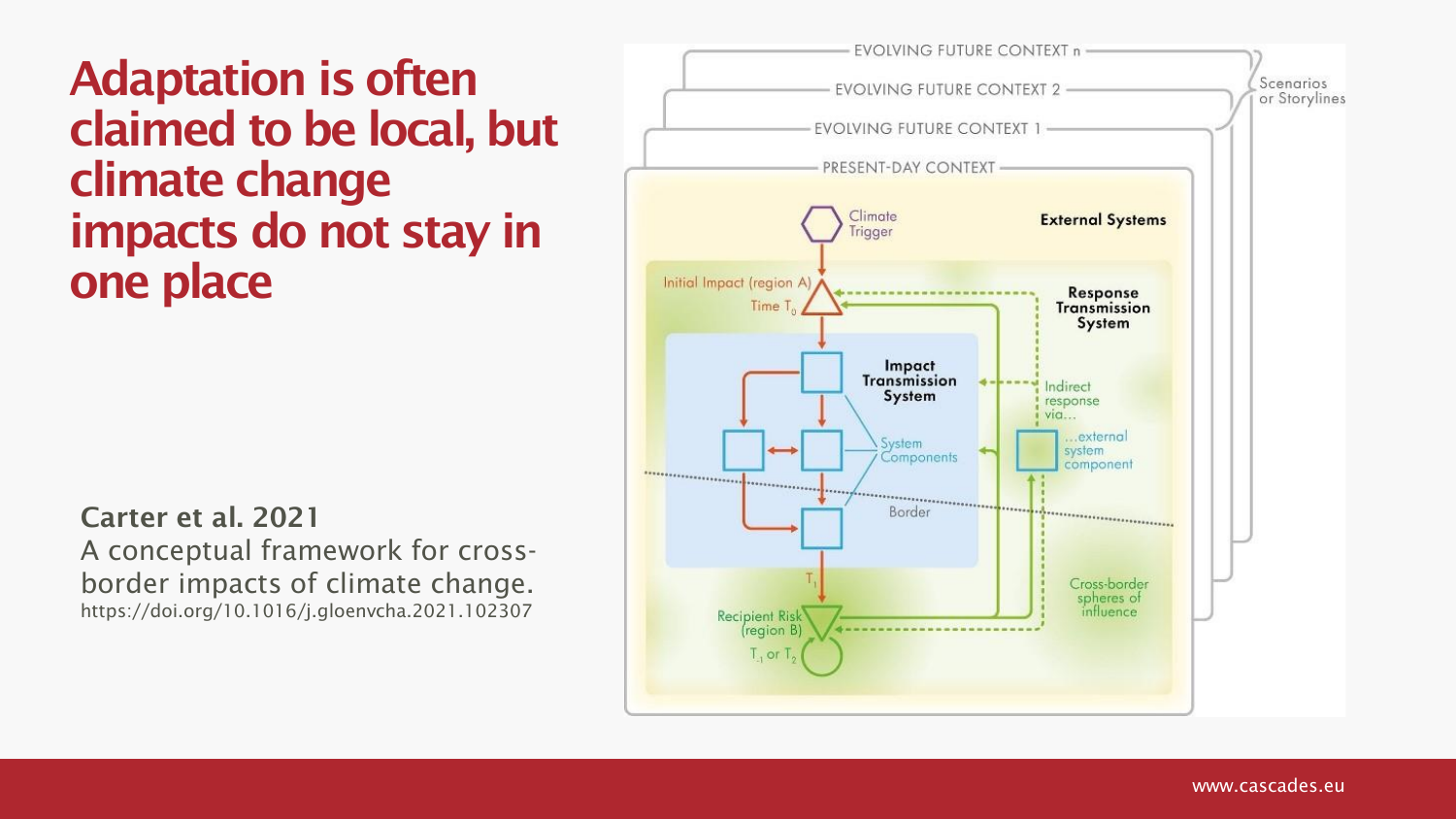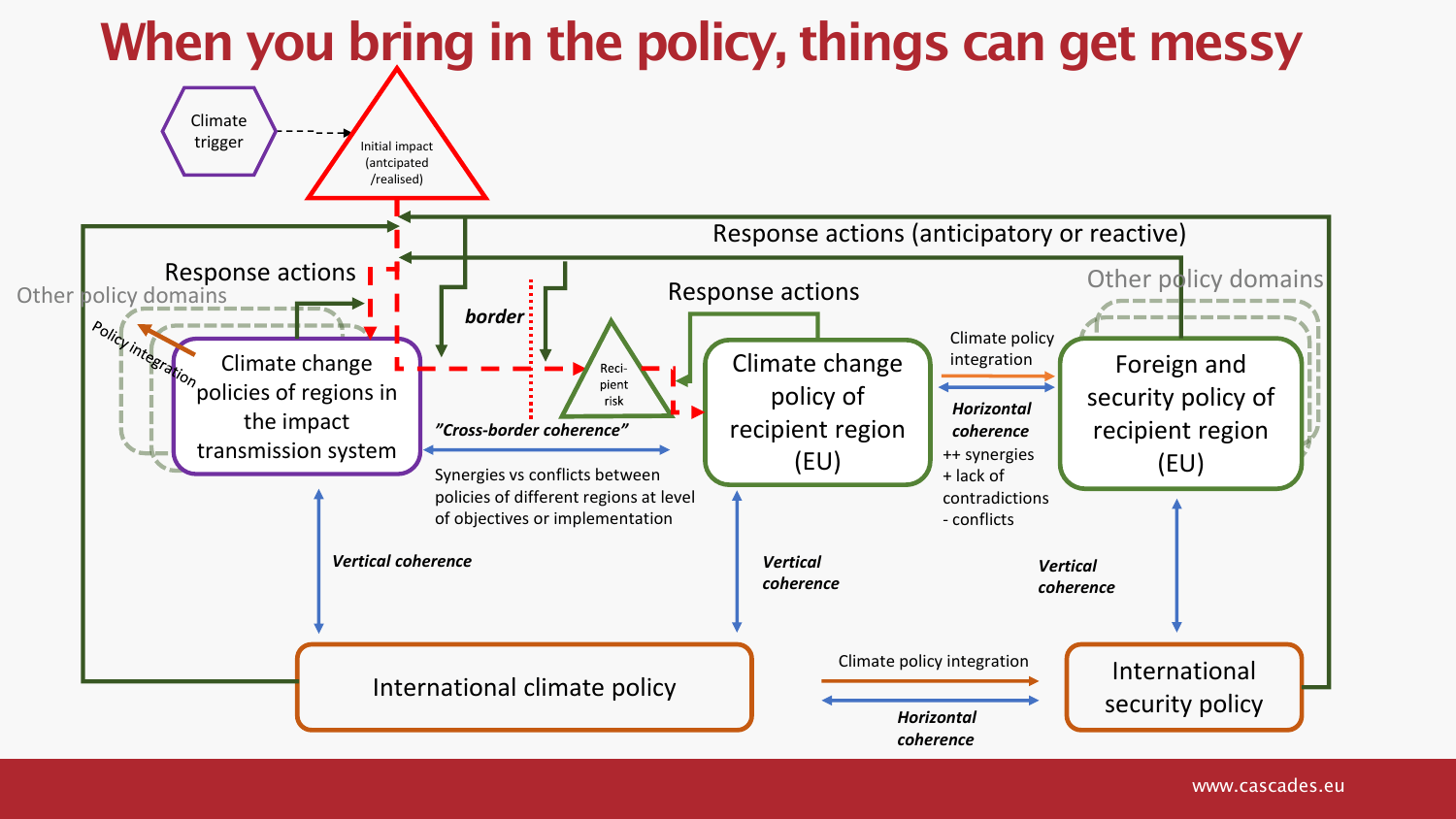

## www.cascades.eu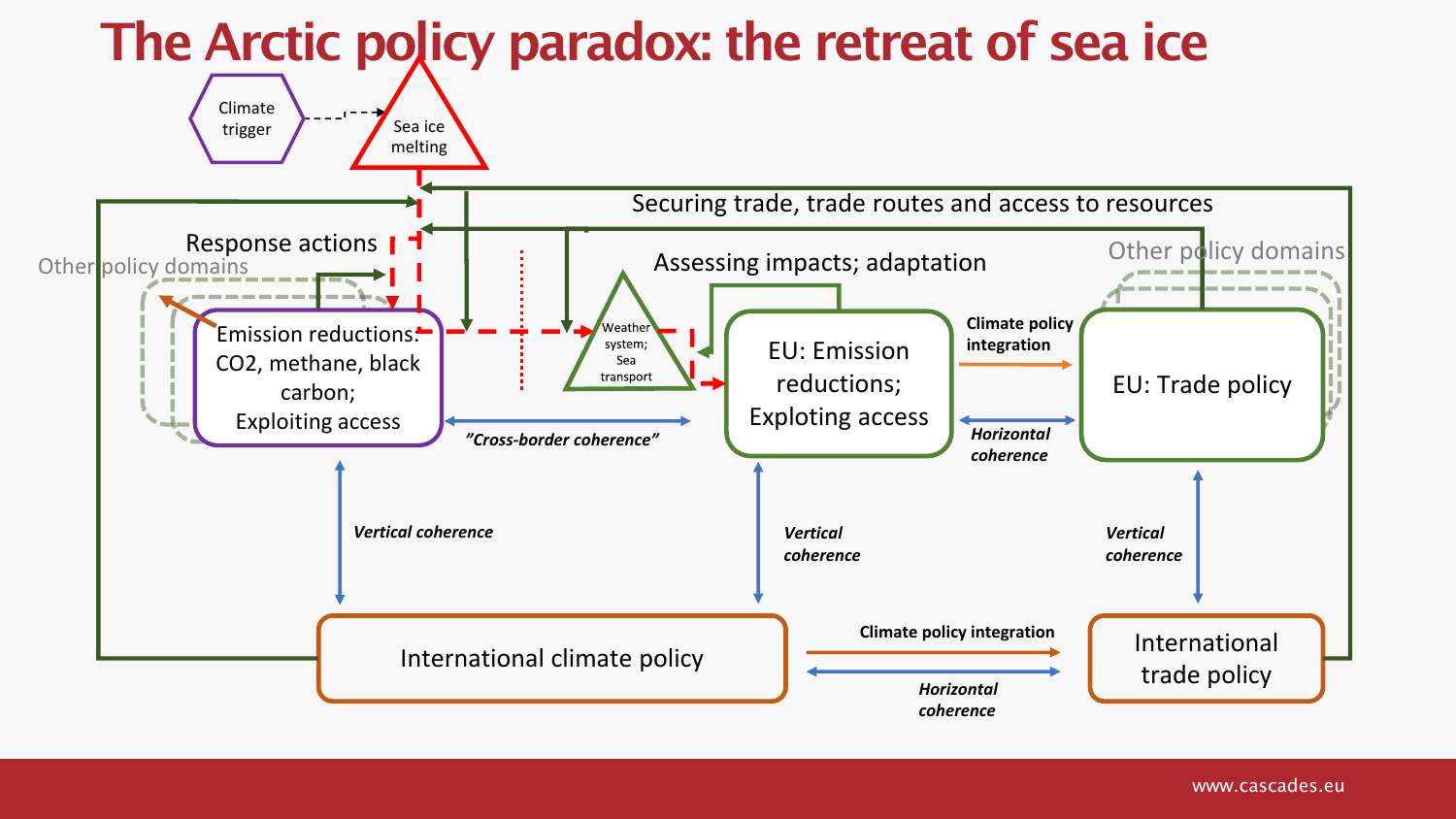## Permafrost thaw as a policy issue